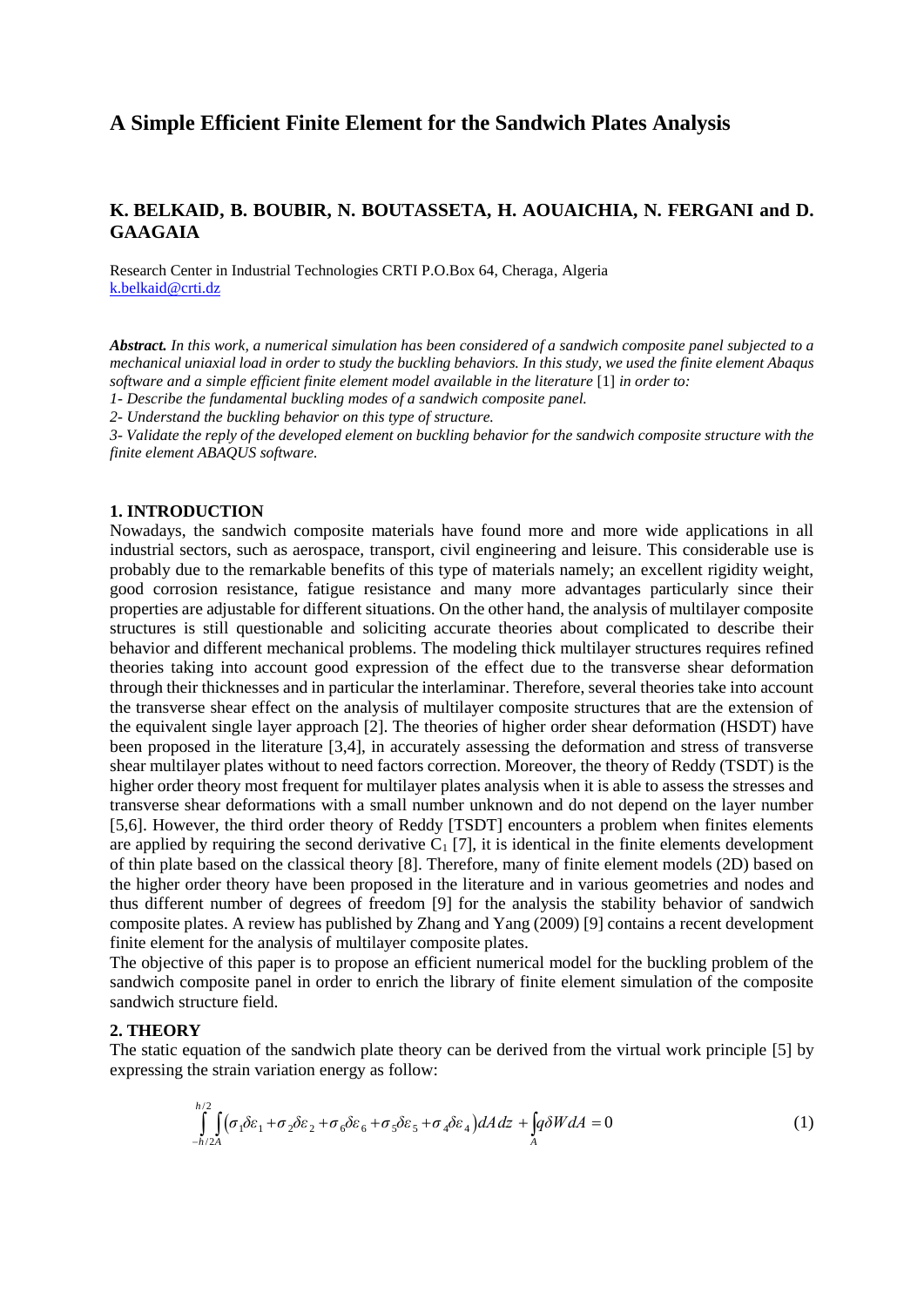

**Figure 1.** Geometry and coordinate system of sandwich composite plate.



**Figure 2.** Finite element meshing *description of a solid*

In the linear buckling analysis, critical buckling load and modes are obtained by solving the eigenvalue of the stiffness matrix and geometric in a linear system. The linear analysis of a finite element-buckling problem could be expressed as follow [10]:

$$
[K] + \lambda [Kg] = 0 \tag{2}
$$

## **3. FINITE ELEMENT FORMULATION**

The present finite element is a *C<sup>0</sup>* four nodes isoparametric having seven DOF for each node [1] based on the higher order theory of the multilayer composite plate Fig 2.



**Figure 3.** Program of the developed numerical finite element model.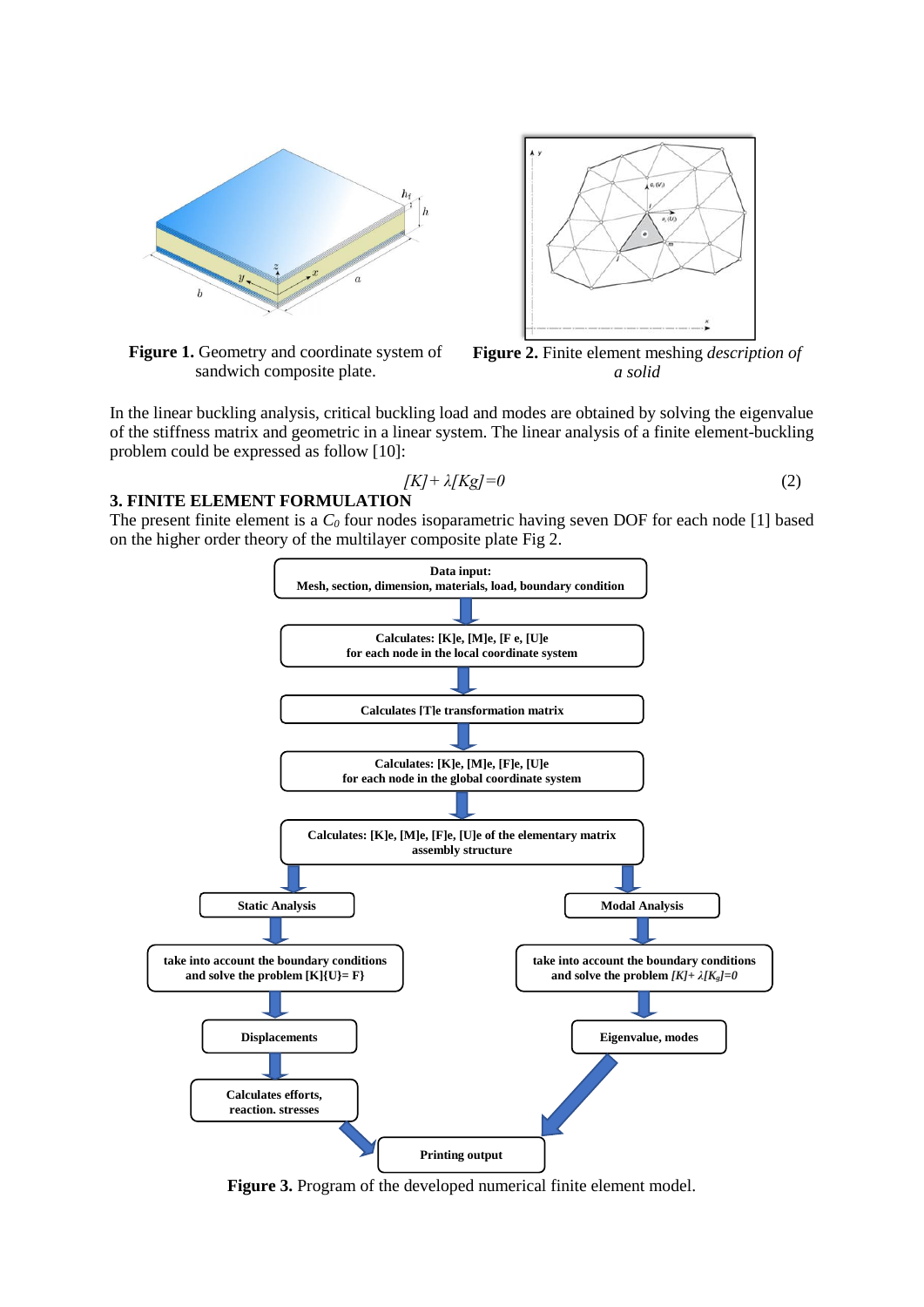# **4. RESULTS & DISCUSSION**

A description has been considered for the first six buckling modes from the both numerical developed present element Fig 5. and the Abaqus software finite element S4R Fig 6. for a simply supported sandwich square plate subjected an uniaxial load with the ratio  $a/h=10$ . Very good agreement six results of the critical load buckling and also the same six shape modes have been obtained from the present element comparing with the software solution Abaqus.

| Mechanical<br>proprieties |       | T.    | E2     | $\sim$ 1.0<br>JIZ | $\sim$ 1.2<br>UIJ | $\cap$<br>- G25 |                  |
|---------------------------|-------|-------|--------|-------------------|-------------------|-----------------|------------------|
| Sandwich                  | core  | 0.04E | 0.04E  | 0.016             | 0.06              | 0.06            | $\Omega$<br>∪.∠J |
| plate                     | sheet | 25E   | −<br>∸ | ∪.J               | $v.\mathcal{L}$   | ∪.J             | $\Omega$<br>U.ZJ |

Table 1. Mechanical proprieties normalized for sandwich plate.



**Figure 4.** *Description of the plates subjected to uniaxial load*



**Figure 5.** Six first buckling modes for an uniaxial buckling load of a simply supported sandwich square plate from the developed element